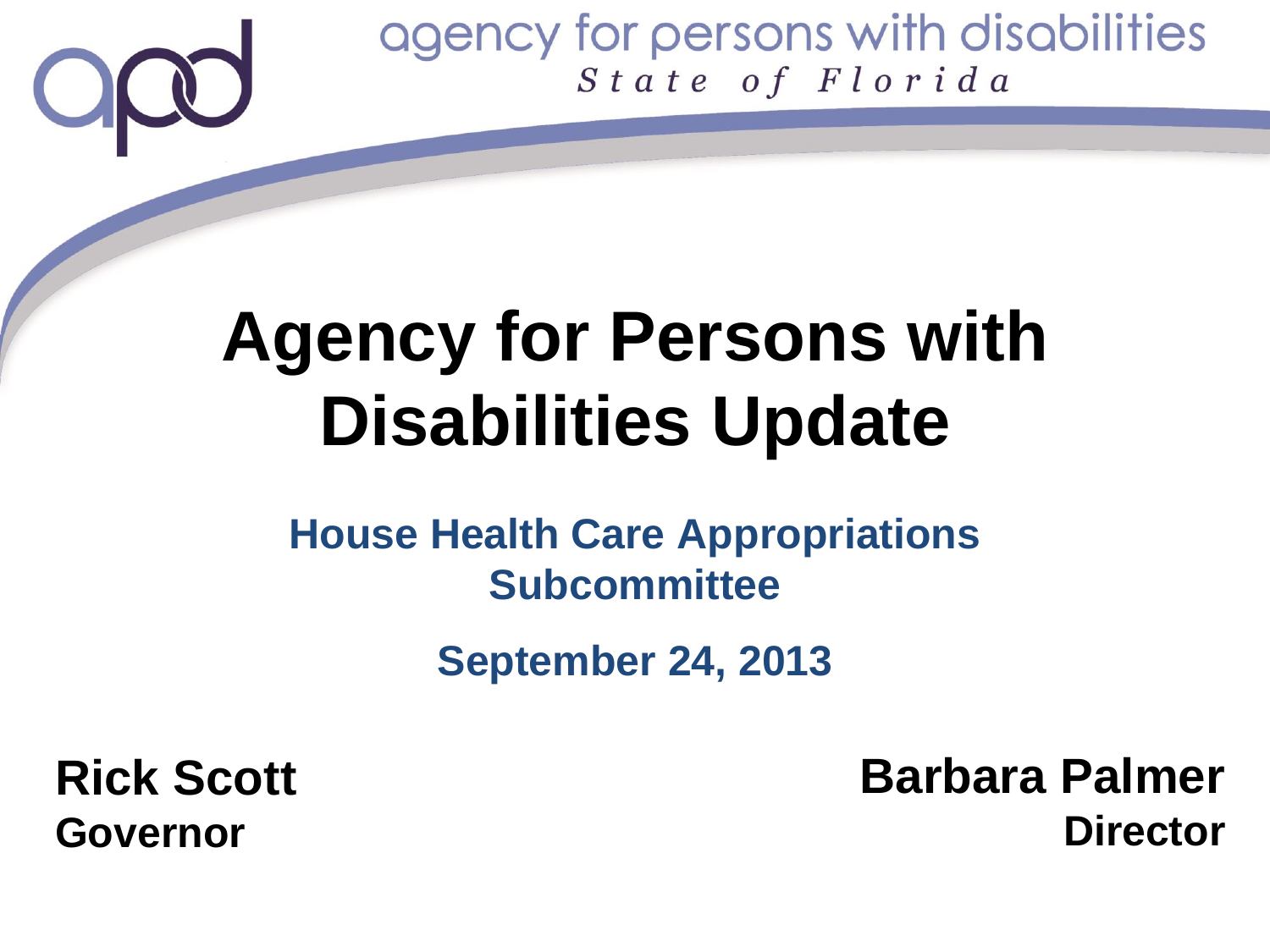### iBudget Simplicity, Equity, Self-Direction, Sustainability

- Approved by both the Legislature and the federal government
- Customers have better access to a wide range of services within their individual annual budget amount
- Customers have flexibility to use the funding for necessary services as long as their health and safety needs are covered
- Provides for financial predictability within the Home and Community-Based Services (HCBS) Medicaid waiver while making the funding process fair and equitable for all waiver customers
- APD worked together with a diverse group of stakeholders: individuals with developmental disabilities, families, waiver support coordinators, and providers 2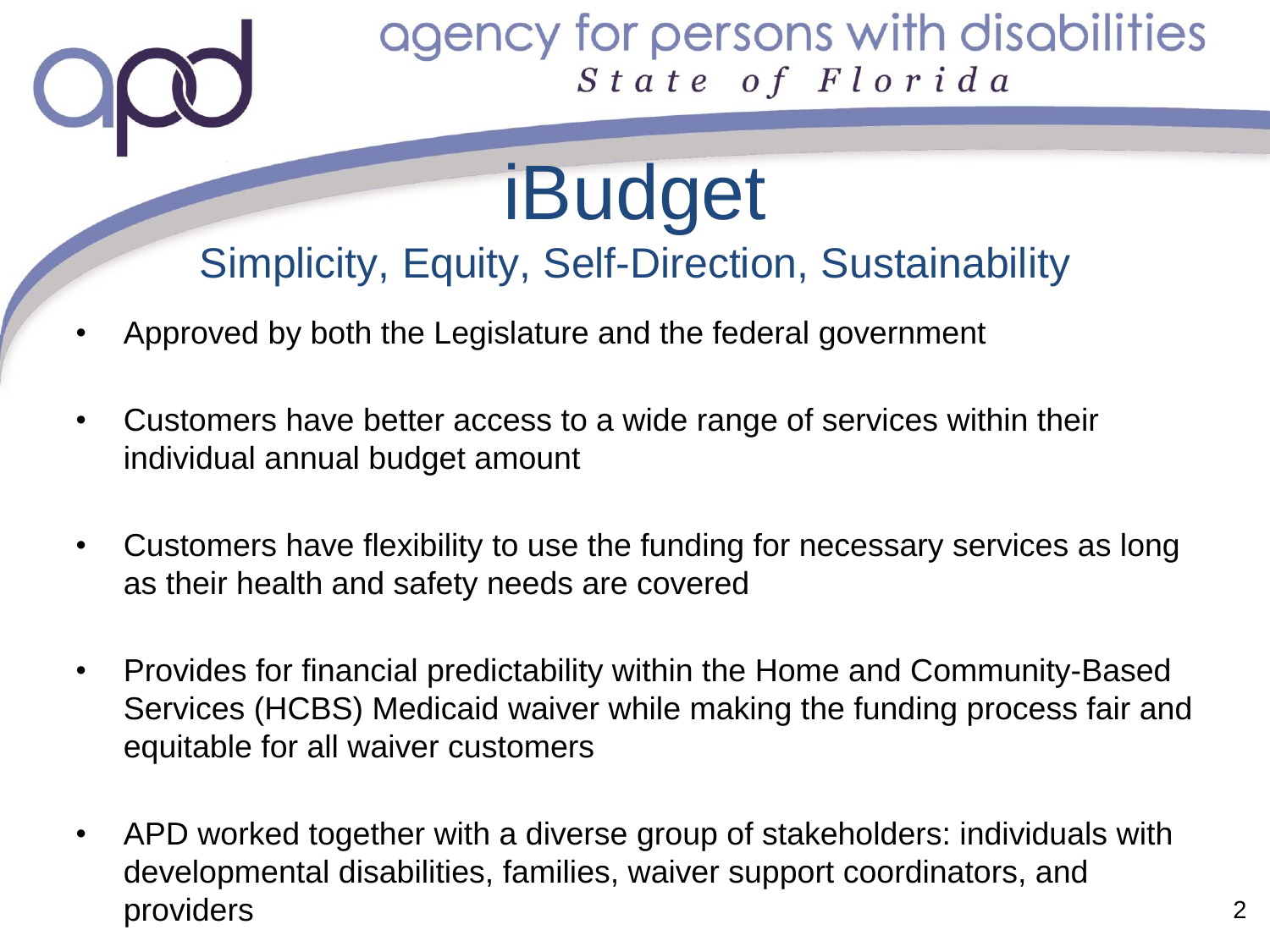### iBudget

### Simplicity, Equity, Self-Direction, Sustainability

- Implementation 6 phases from October 2011 through June 30, 2013
- Completed statewide implementation on July 1, 2013
- 28,507 individuals transitioned from Tier Waivers and are currently enrolled (29,326 total individuals enrolled as of September 12, 2013)
- Approximately 69.5% of individuals received no reduction in service funds
	- 19,820 individuals maintained funding
	- 6,735 received decreases at an average amount of \$5,465
	- 1,952 individuals received increases due to extraordinary need at an average amount of \$16,049
- Individual reviews were completed for all individuals who had a potential reduction to ensure needs were met
- Those individuals who received a reduction and were not satisfied with the individual review received appropriate due process rights
- Overall, about 3,473 individuals or 12.2% requested a due process hearing at  $\mathsf{DCF}$  , and the set of  $\mathsf{3}$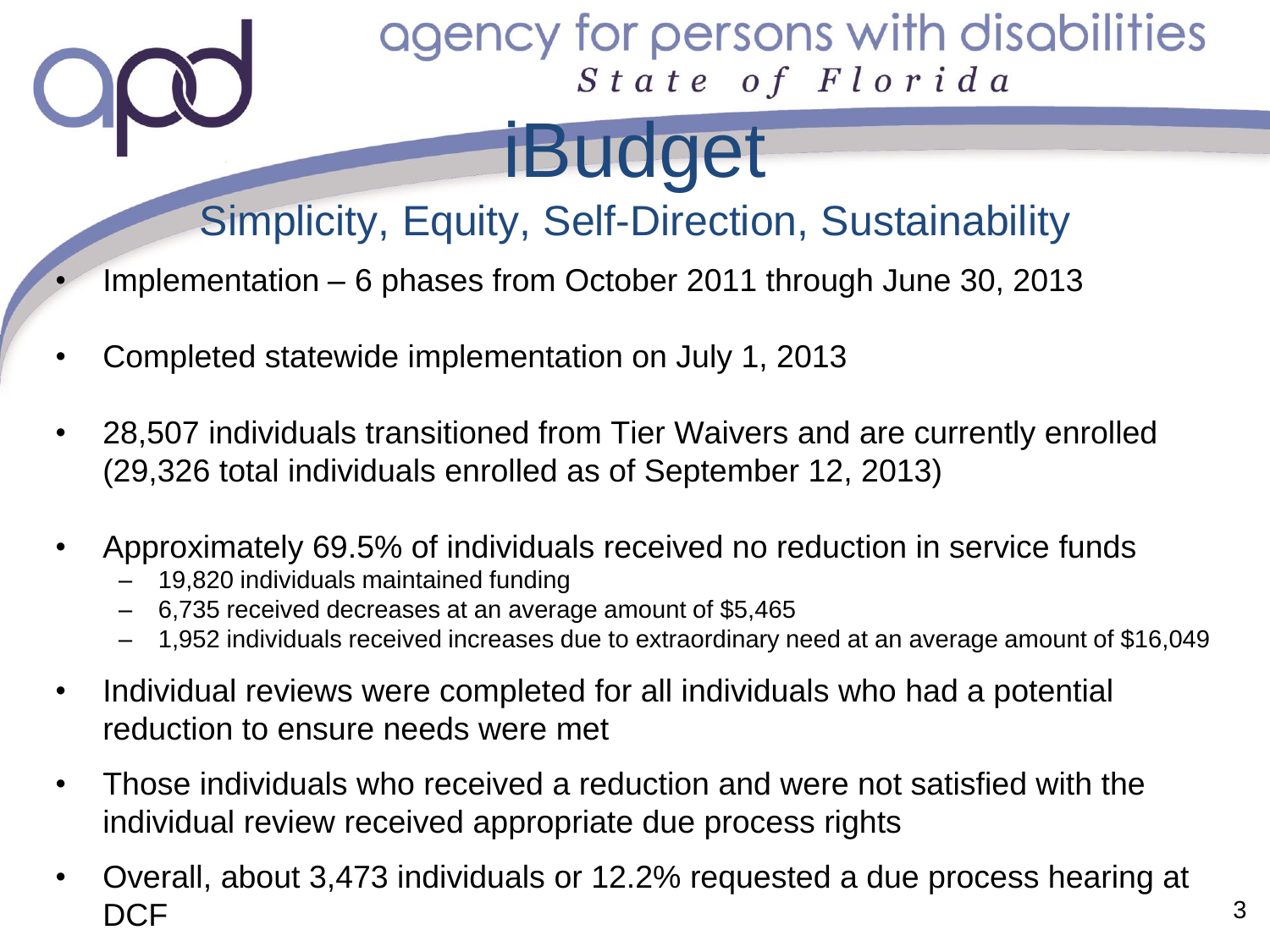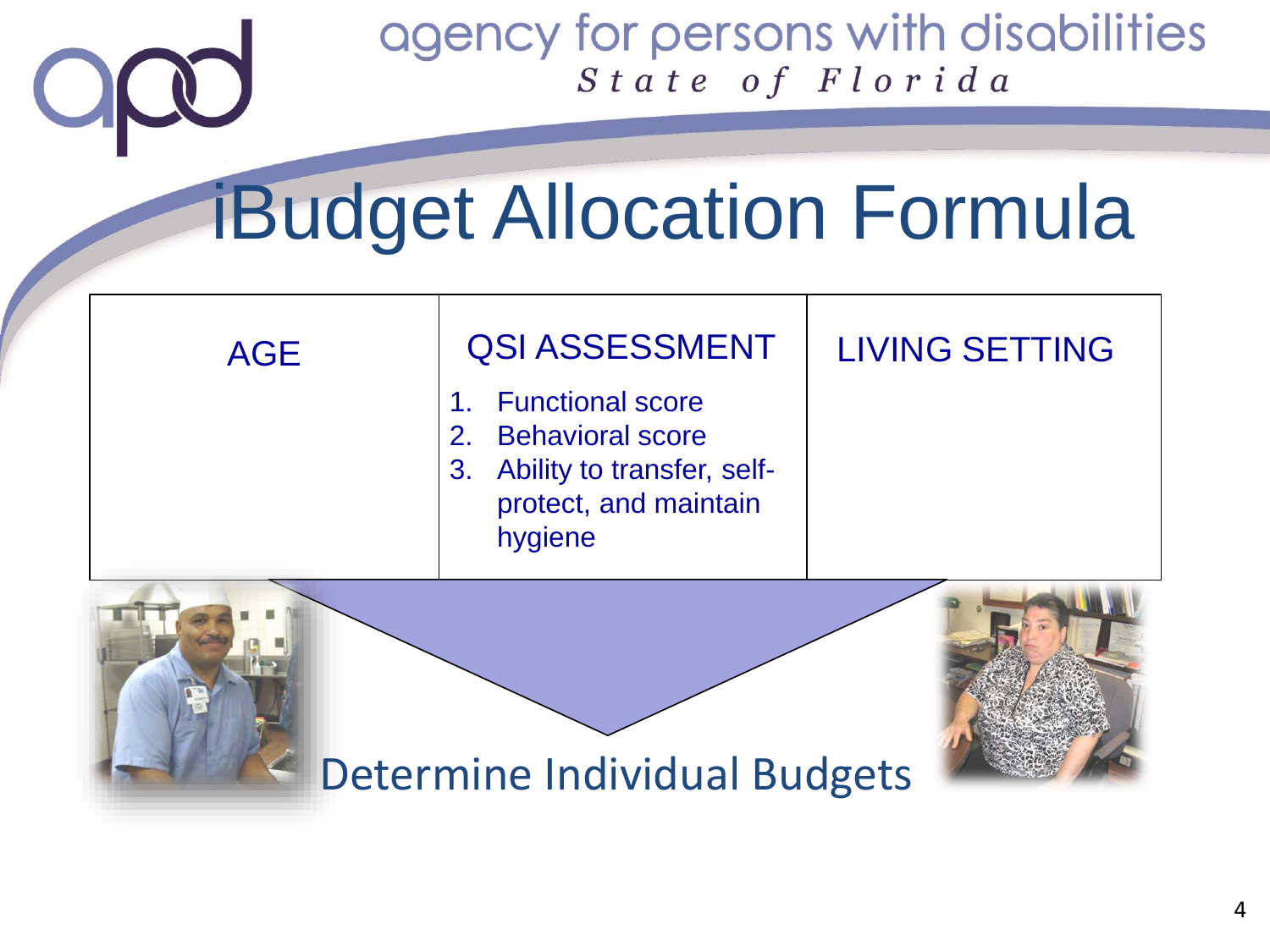# **Steps to Determine Annual** iBudget Allocation

- 1. iBudget Algorithm is calculated based on age, living setting, and QSI (needs assessment)
- 2. Compare algorithm to current cost plan for the annual cost of critical services for health and safety
- 3. The lower of the two becomes the target iBudget allocation
- 4. Extraordinary needs review is conducted by waiver support coordinator – APD approves an increase to target allocation if there are extraordinary needs
- 5. Final annual iBudget allocation is determined and notice is sent to individual/legal representative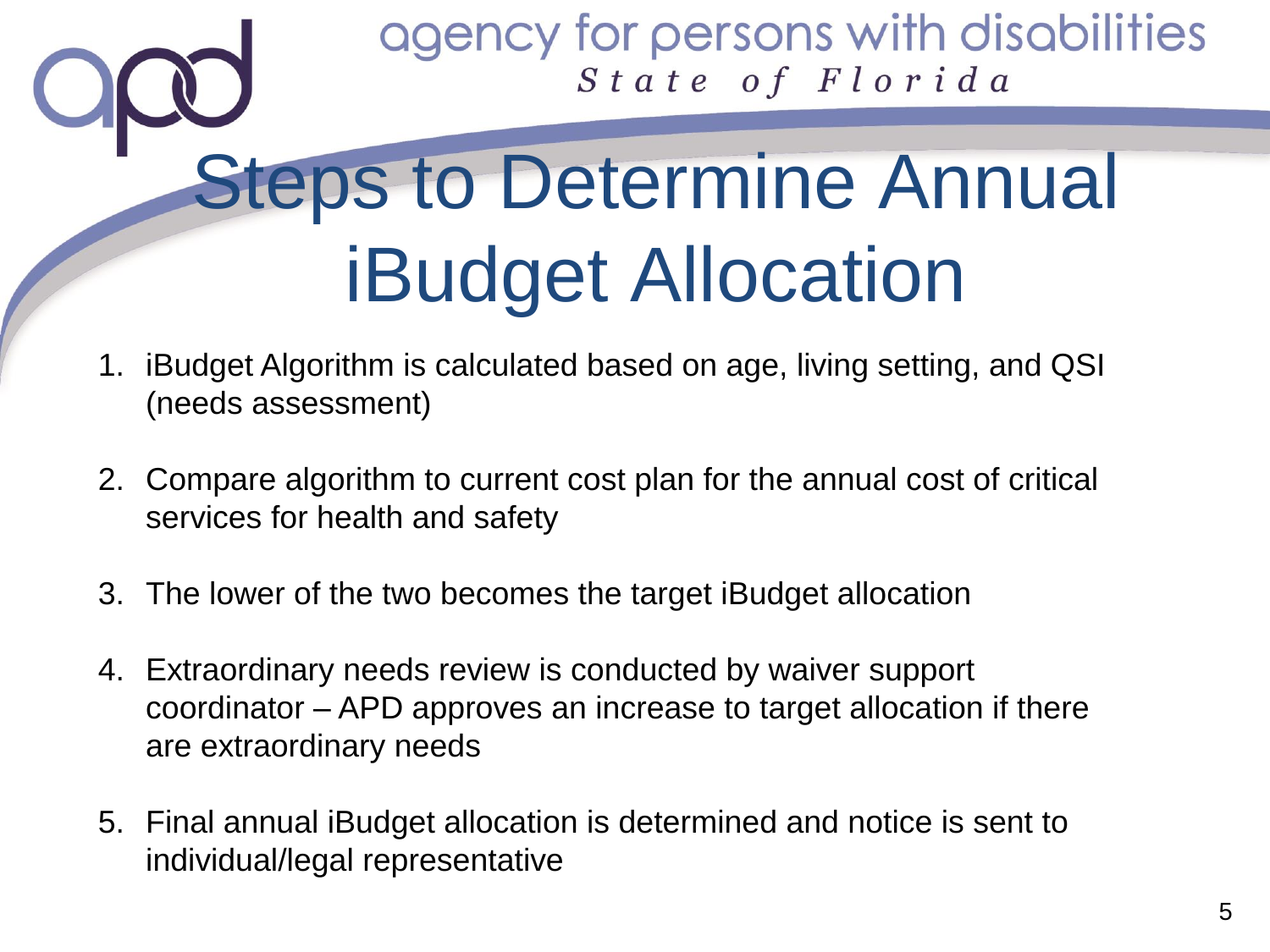

## Budget Update

**HCBS Waiver Appropriations and Expenditure Information**

| FY 2011-12 APD WAIVER PROJECTIONS AS OF SEPTEMBER 30               | <b>General Revenue</b> |                      | <b>Trust Funds</b>                  | <b>Total</b>              |                 |
|--------------------------------------------------------------------|------------------------|----------------------|-------------------------------------|---------------------------|-----------------|
| Blended rate adopted by the SSEC                                   | 0.4406                 |                      | 0.5594                              |                           |                 |
| Appropriation                                                      | \$                     | 357,690,175          | \$<br>452,747,197                   | \$                        | 810,437,372     |
| <b>Corrected FMAP Adjustment</b>                                   |                        |                      | \$<br>1,387,810                     | \$                        | 1,387,810       |
| Other Adjustments HB5001 (GAA) Section 38 BOB                      | \$                     | 20,500,000           | \$<br>26,027,463                    | \$                        | 46,527,463      |
| Agency Budget Amendment - Transfer from AHCA ICF/DD to Waiver      | \$                     | 27,599               | \$<br>35,184                        | \$                        | 62,783          |
| <b>Agency Budget Amendment - Surplus General Revenue to Waiver</b> | \$                     | 1,250,000            |                                     | \$                        | 1,250,000       |
| <b>New Appropriation</b>                                           | \$                     | 379,467,774          | $\mathbf{\hat{s}}$<br>480, 197, 654 | \$                        | 859,665,428     |
| Less FY 2010-11 Deficit                                            |                        | $(10, 515, 592)$ \$  | $(13,088,430)$ \$                   |                           | (23, 604, 022)  |
| Less FY 2011-12 Projected Expenditures                             | \$                     | $(385, 972, 552)$ \$ | $(490, 043, 226)$ \$                |                           | (876, 015, 778) |
|                                                                    |                        |                      |                                     |                           |                 |
| <b>Total APD Waiver Balance FY 2011-12</b>                         | \$                     | $(17,020,370)$ \$    | $(22, 934, 002)$ \$                 |                           | (39, 954, 372)  |
|                                                                    |                        |                      |                                     |                           |                 |
| FY 2012-13 APD WAIVER PROJECTIONS                                  | <b>General Revenue</b> |                      | <b>Trust Funds</b>                  |                           | <b>Total</b>    |
| Blended rate adopted by the SSEC for FY 2012-13                    | 0.4227                 |                      | 0.5773                              |                           |                 |
| Appropriation                                                      | \$                     | 343,208,923          | \$<br>468,735,534                   | \$                        | 811,944,457     |
| <b>Corrected FMAP Adjustment</b>                                   |                        |                      |                                     | \$                        |                 |
| <b>Appropriation Qualified Expenditure Category (QEC)</b>          | \$                     | 27,524,911           | \$<br>37,591,983                    | \$                        | 65,116,894      |
| Other Adjustments SB1500 (GAA) Section 26 BOB                      | \$                     | 17,020,370           | \$<br>23,245,468                    | \$                        | 40,265,838      |
| <b>New Appropriation</b>                                           | \$                     | 387,754,204          | \$<br>529,572,985                   | $\boldsymbol{\mathsf{s}}$ | 917,327,189     |
| Less FY 2011-12 Projected Deficit                                  | \$                     | $(17,020,370)$ \$    | $(23, 245, 468)$ \$                 |                           | (40, 265, 838)  |
| Less FY 2012-13 Expenditures                                       | \$                     | $(354, 137, 817)$ \$ | $(483, 661, 607)$ \$                |                           | (837, 799, 425) |
|                                                                    |                        |                      |                                     |                           |                 |
| Total APD Waiver Balance FY 2012-13                                |                        | \$16,596,017         | \$22,665,910                        |                           | \$39,261,926    |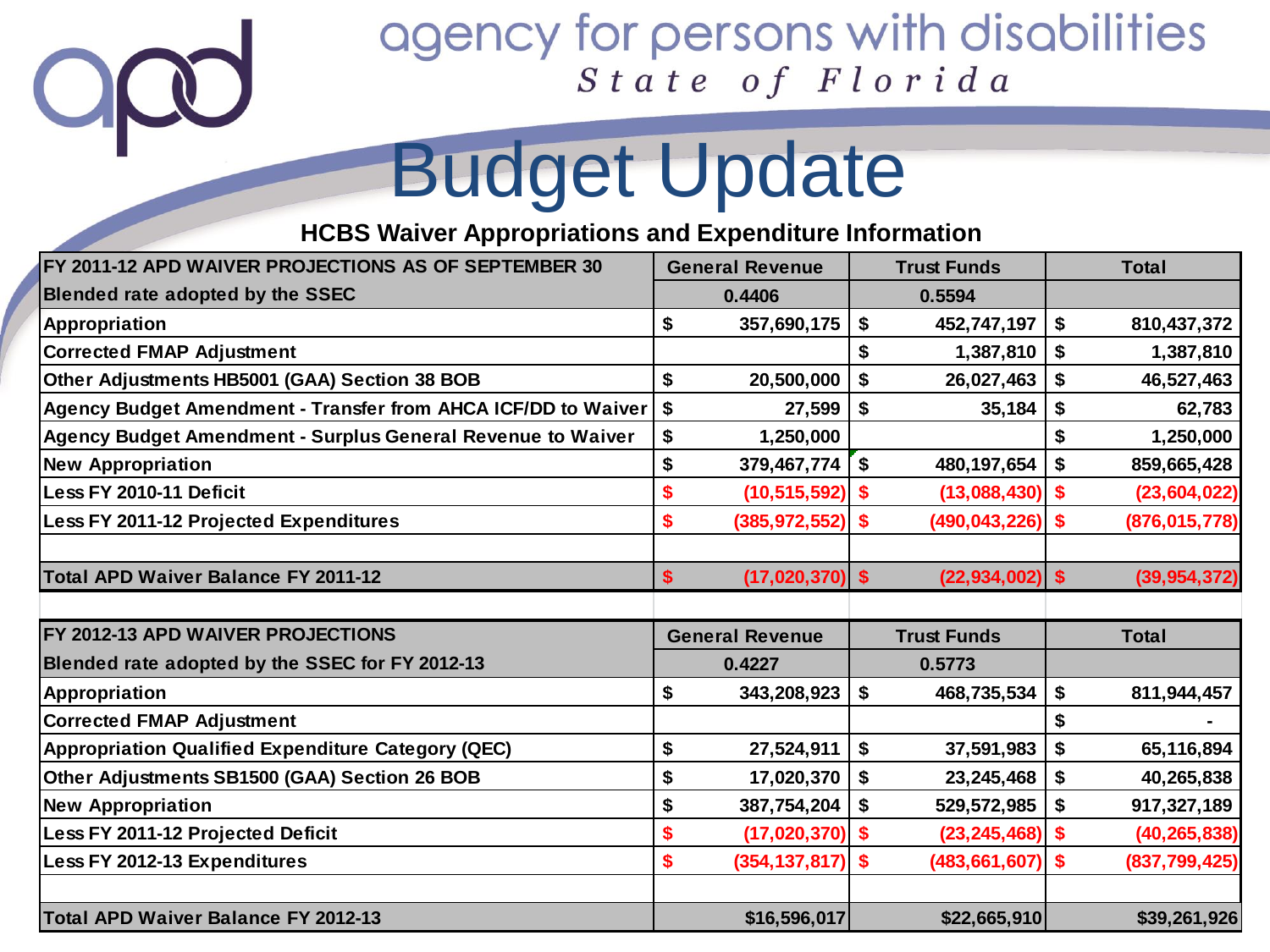# Issues that may impact FY13-14 Budget

- Crisis enrollment
- Increases to cost plans based on increased needs:
	- Children aging out of foster care at age 18
	- Children aging out of Medicaid State Plan services at age 21
	- Children exiting school system at age 22
	- Children with medically complex needs
	- Behavior services
	- Aging caregivers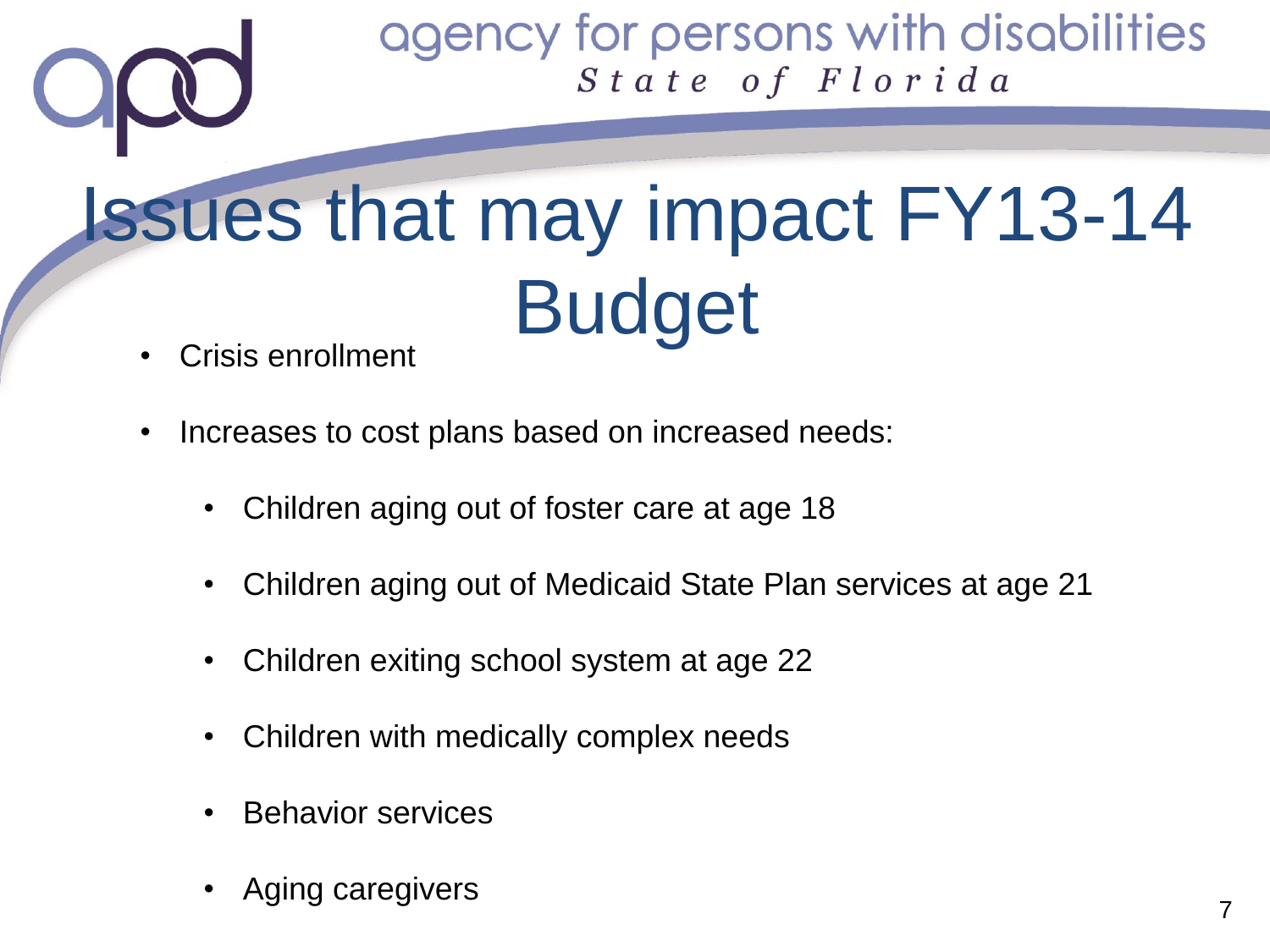# Litigation Update

#### Rule Challenge filed with the Division of Administrative Hearings

- Petition filed that asserted iBudget Rules (Proposed Rules 65G-4.0210 through 65G-4.027) did not properly implement the iBudget statute (section 393.0662, F.S.)
- The Administrative Law Judge ruled in favor of APD's iBudget by issuing a final order on September 9, 2013, that stated: "APD's method of dealing with this complex issue is reasonable. Proposed rules are not arbitrary or capricious as promulgated." The order also said, "Proposed Rules 65G-4.0210 through 65G-4.027 are not invalid exercises of delegated legislative authority."
- The challengers have the right to appeal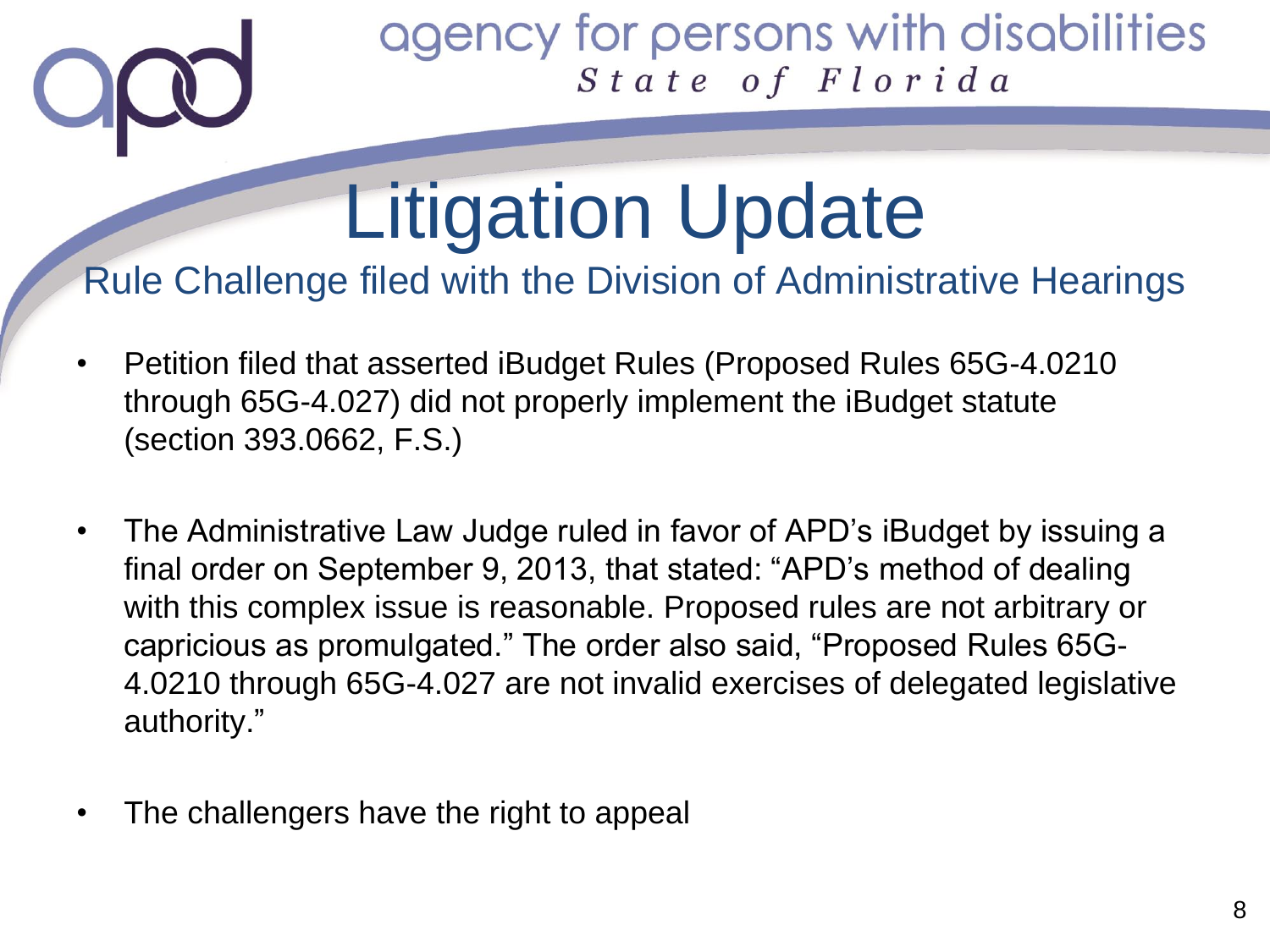

Litigation Update Federal Case – Notices

- Class action by 10 Plaintiffs alleging that the notice of DD Waiver service funding reductions under iBudget violates federal due process and Medicaid law
- Plaintiffs claim that they cannot prepare an effective challenge to their iBudget reductions because they have not been provided sufficient information to understand the allocation algorithm or methodology used to determine the reduction amounts
- Mediation and settlement occurred on September 13, 2013
- Awaiting court approval of the settlement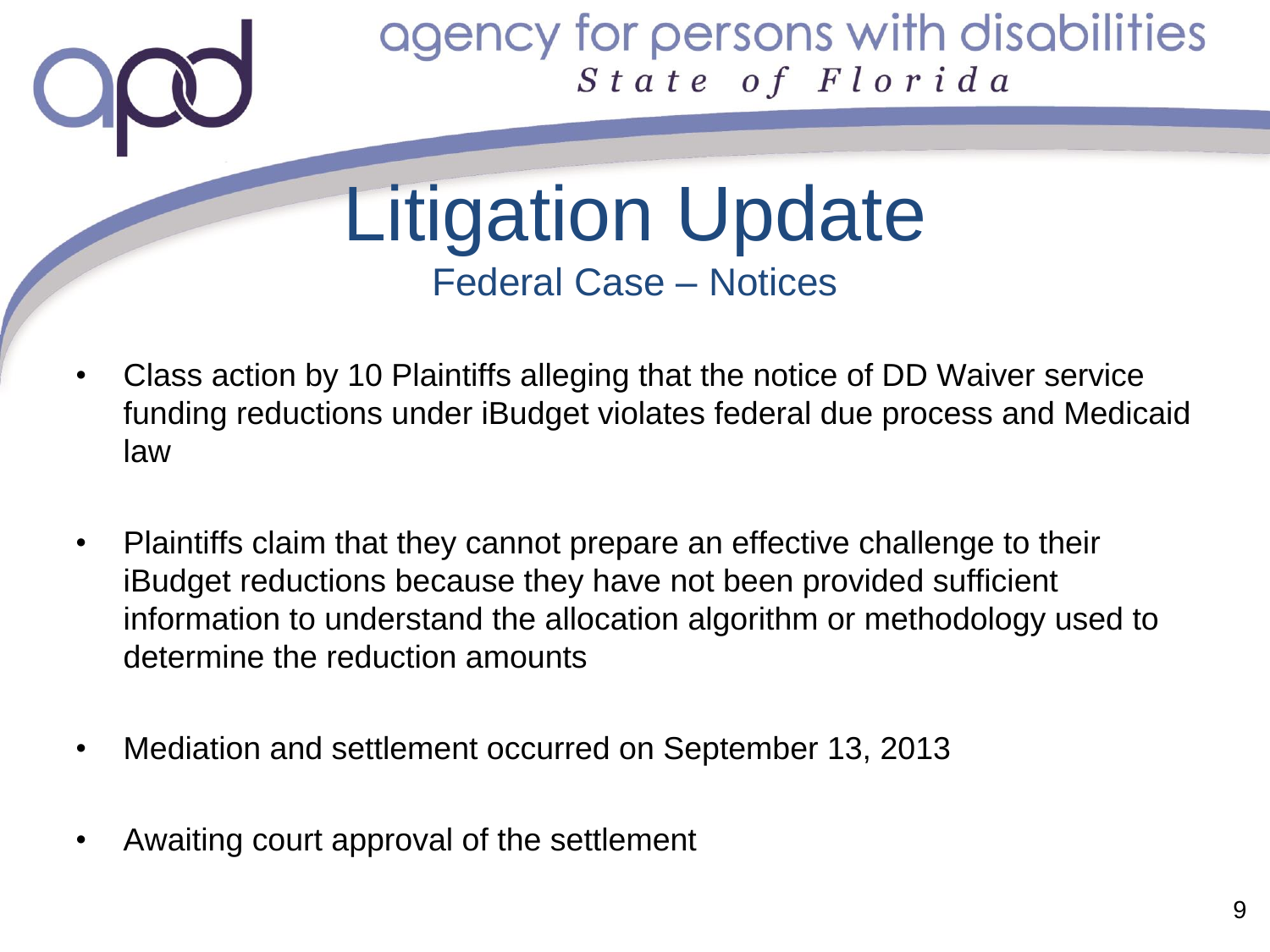

## Resource Directory

- Link: **www.apdcares.org/resourcedirectory**
- Great tool for individuals and families
- 264 average hits per day almost 40,000 visitors so far
- Top 3 keyword searches last month: Group Homes, Adult Day Programs, In Home Support